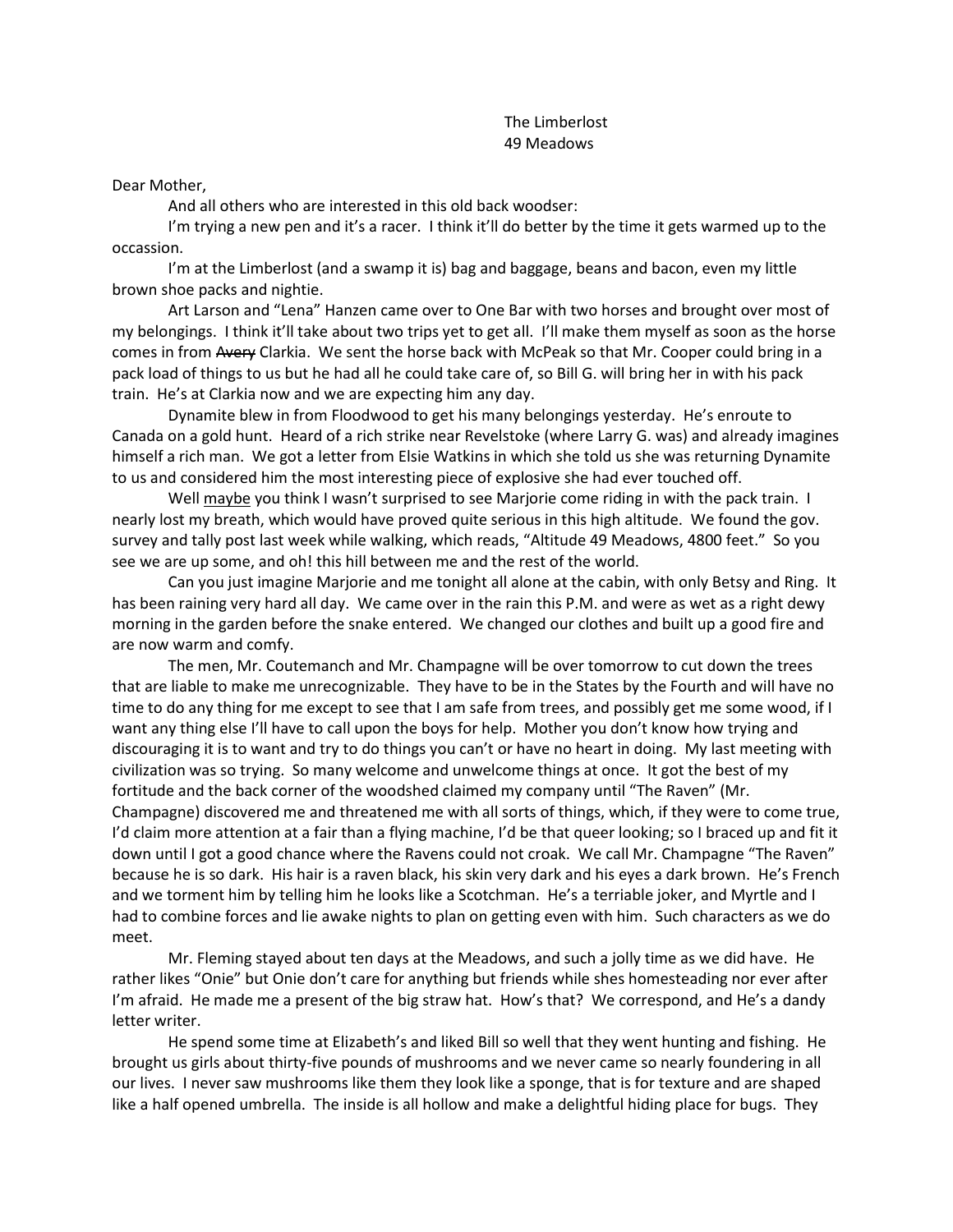are found on the new burnings. These we got at our old fire camp on the Clearwater. Such memories! Such a man! Such mushrooms!

## Later.

Marjorie got sleepy and it was getting late so I stopped and we went to bed. I got up at six thirty on this beautiful Sabbath morning. It rained all night and when I got up the fog hung low over old Round Top completely covering it, about nine oclock the sun proved master and now every thing is steaming with the heat. I love it but am afraid it will bring us a good old thunderstorm. We had a most terrific electric storm the last of the week, Thursday, I believe. We were all sitting around the fire at Mrs. Torsens when it came up. The wind blew a hurricane and such thunder and lightning. Marjorie was frightened to tears and took the whole neighborhood to quite her. Myrtle and I went over to Durhams to stay all night. (Mrs. T. has not covers enough) The Raven took us home. We were soaked when we got there so he built a fire and we played the phonograph until we were we were dry and comfy once more. Then he took the lantern and waded back to Mrs. Torsen's. I counted five trees down near the trail and two across, coming over yesterday.

Marjorie is making a checker board. I see my finish. She has made things quite lively for me already yet. She doesn't get along very well with Henry, got real saucy and impudent to Mrs. Durham, threatens to leave without a moments warning and land at Moscow if everything is not to her liking.

Myrtle and I took some very hard trips last week and she was determined to go with me. I took her as far as I dared without tiring her too much, she doesn't stand the climbing in this altitude very well. One of our trips was over to Mrs. Taylors and back to Torsens. Then down to the Haunted cabin to meet Mr. Cooper. He came only to the creek. Then home (Mrs. D's.) that evening, about twelve miles in all. We took Henry and Marjorie to the Haunted cabin and back and they were good and tired when they got home. Myrtle and I went over to Hanzens to get the mail last Monday and "Lena" said he thought Mr. Cooper had come home. He thought he heard the pack horse bell. We took across the trail too Cooper's on our way home and surprised the old fellow. He was trying to put a little "cinch" stove together and an awful time he was having of it. We helped him get it together and he treated us to some town bread, fresh butter and onions, also two great pieces of cheese. You have no idea how we did enjoy it. Mr. C. brought some mail in to us, so we had the mail twice this week.

I had a deluge on hands when there was no letter in the little red bag for Marjorie from Mama. It was a dirty Irish trick. Mother, you don't realize how much a letter from Mother means at this end of the line or you'd never let a mail day or a chance for an additional mail day pass with out having a letter, ever so short, waiting for us.

I was so disappointed over Cad not getting to come when I wanted her most, and then Daddy didn't get to come. I didn't get to have my work done and the place fixed up and then the decision went against me, (curses) and then the family left for parts unknown, and then, and then, --well,-- every thing went wrong and then to top it all off, Marjorie was naughty to Mrs. Durham and Myrtle got mad at me. My, What a time we do have. Ha! Ha!

I must tell you about our trouble its too ridiculous. We had been for a walk in the rain, Myrtle and I, dressed in boots and slickers. We came by Mrs. Torsen's to get the gun rod and found Dynamite there. He was going over to Durhams. Dynamite liked Myrtle real well. Myrtle hates Dynamite. The Raven was going to Durhams for some potatoes so we all started out together, Myrtle and Raven, Dynamite and I. Raven stopped to help us under the fence, Dynamite took the lead. Raven stepped back with me, and Myrtle balked, sit down by the wayside and wouldn't move unless I stepped up and walked next to Dynamite. It wasn't a case of pick and choose your pardners, so I didn't go ahead. Myrtle got in the lead and rushed home as mad as a hatter. She read my title clear (to her mother), but said nothing to me. The next morning I came to the Limberlost, and here I am. We had not not one word passed between us. I guess she'll get over it all right, but I'm sorry. She should not start a joke if